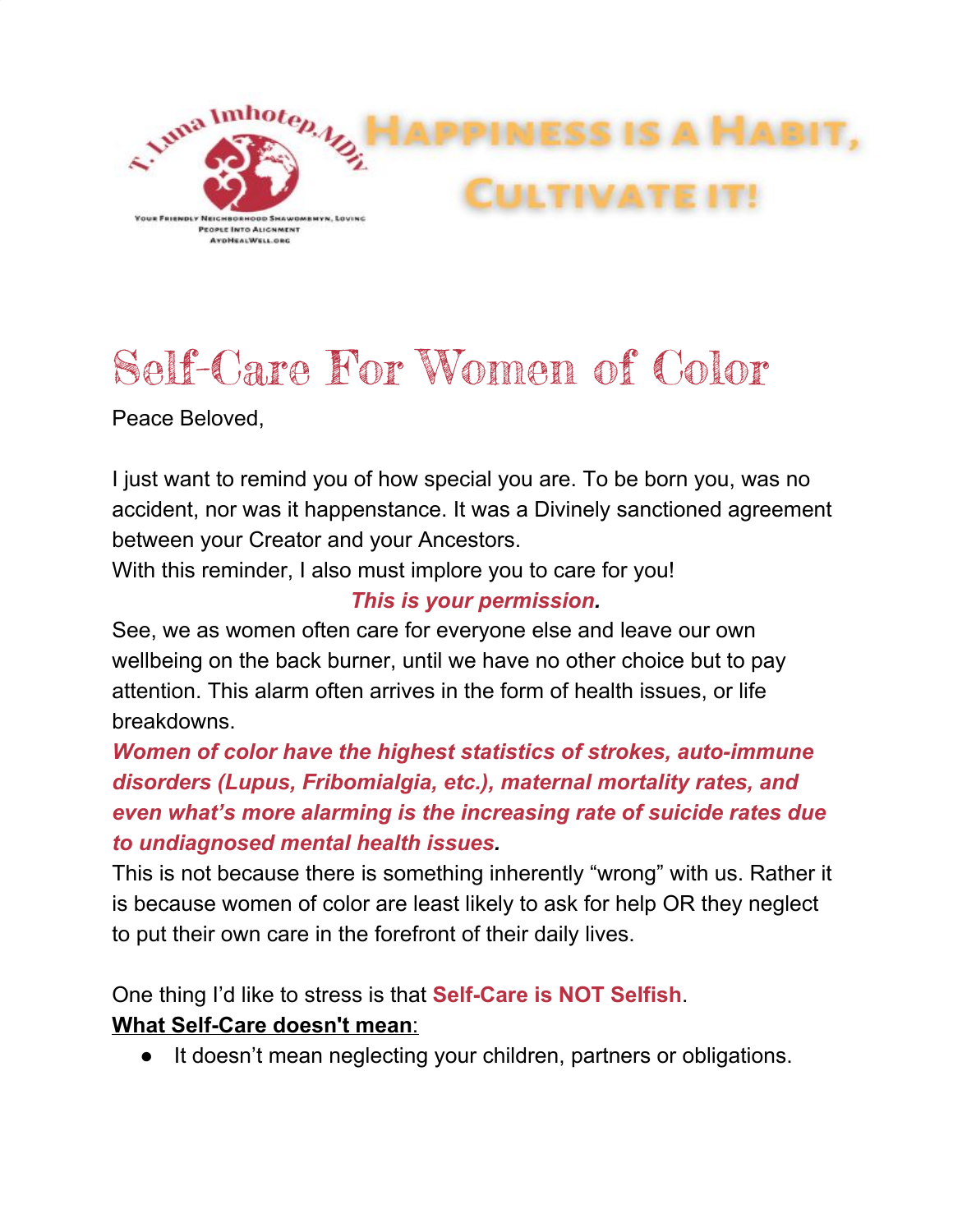• It doesn't mean engaging in unhealthy/ risky behaviors due to being overwhelmed.

## **What Self- Care does mean:**

- It does mean creating healthy boundaries in every relationship in order to create well needed balance (saying No when you need to).
- It does mean asking for what you need. (and knowing who to ask).
- It does mean creating and fortifying yourself in rituals that make you feel happy.
- It does mean pouring love into yourself so much that it overflows onto those you love.

### We say: *"Give from your Saucer, Not your Cup"*

This implies having the courage to identify when life gets a bit too much to handle (because it can) and you need a break.

*Asking for help is a major act of Self- Care*. Whether it be from friends, family or a partner. It's important to our wellbeing to notice when we need things before we are in over our heads.

#### **How to notice it's time to ask for help:**

Nagging **Unhappiness** Letting yourself go **Frustration** Fear **Guardedness** Anger **Sadness** Non-trusting Coping with unhealthy vices (drugs and alcohol, risky sexual behavior, etc) Codependent relationships Breakdown in relationships Controlling behavior Abuse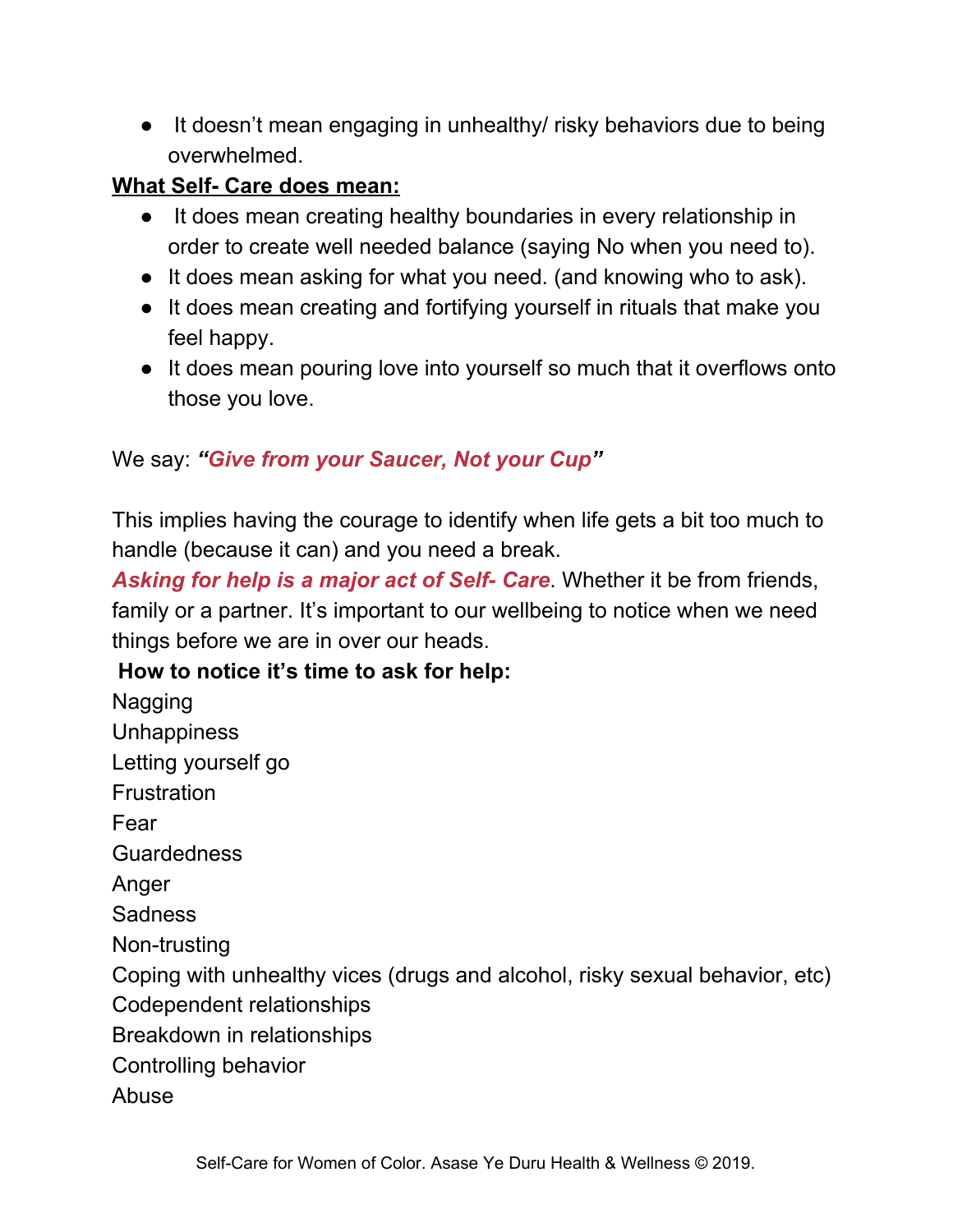Hopelessness

Suicidal thoughts

Eating disorders (overeating or lack of appetite)

Dis-ease development

**Depression** 

Carelessness

So, you may identify with some of the signs for help, but may be still wondering *"What exactly is Self-Care?"*

Glad you asked!

# **Self-Care differs from person to person**

Sometimes it's eating a certain food (one time) that gives you good memories. *( increases endorphins and releases dopamine "happy hormones ")*

Sometimes it's watching Movies for the whole day.

Sometimes it's calling out of work or taking off the first day of your cycle. Sometimes it's cuddling with your children, partner, siblings or best friends. (Releases oxytocin "love hormone ")

Sometimes it's asking for a good hug.

Sometimes it's doing a facial, taking a nice relaxing bath, doing your nails. Sometimes it's getting your hair done, or doing it yourself.

Sometimes it's disconnecting from Social Media for a time period (my favorite thing to do) and reading books you enjoy.

Sometimes it's painting, dancing wildly, singing at the top of your lungs. Sometimes it's mediating.

Sometimes it's tapping into the deep well of tears you have built up and crying a nice cleansing cry.

Sometimes it's journaling.

Sometimes it's going to therapy.

Sometimes it's getting a massage.

Sometimes it's doing your makeup because it makes YOU happy.

Sometimes it's buying a new dress that makes you feel beautiful.

Sometimes it's being alone.

Sometimes it's being with people who love you.

Sometimes it's having amazing sex with someone you love.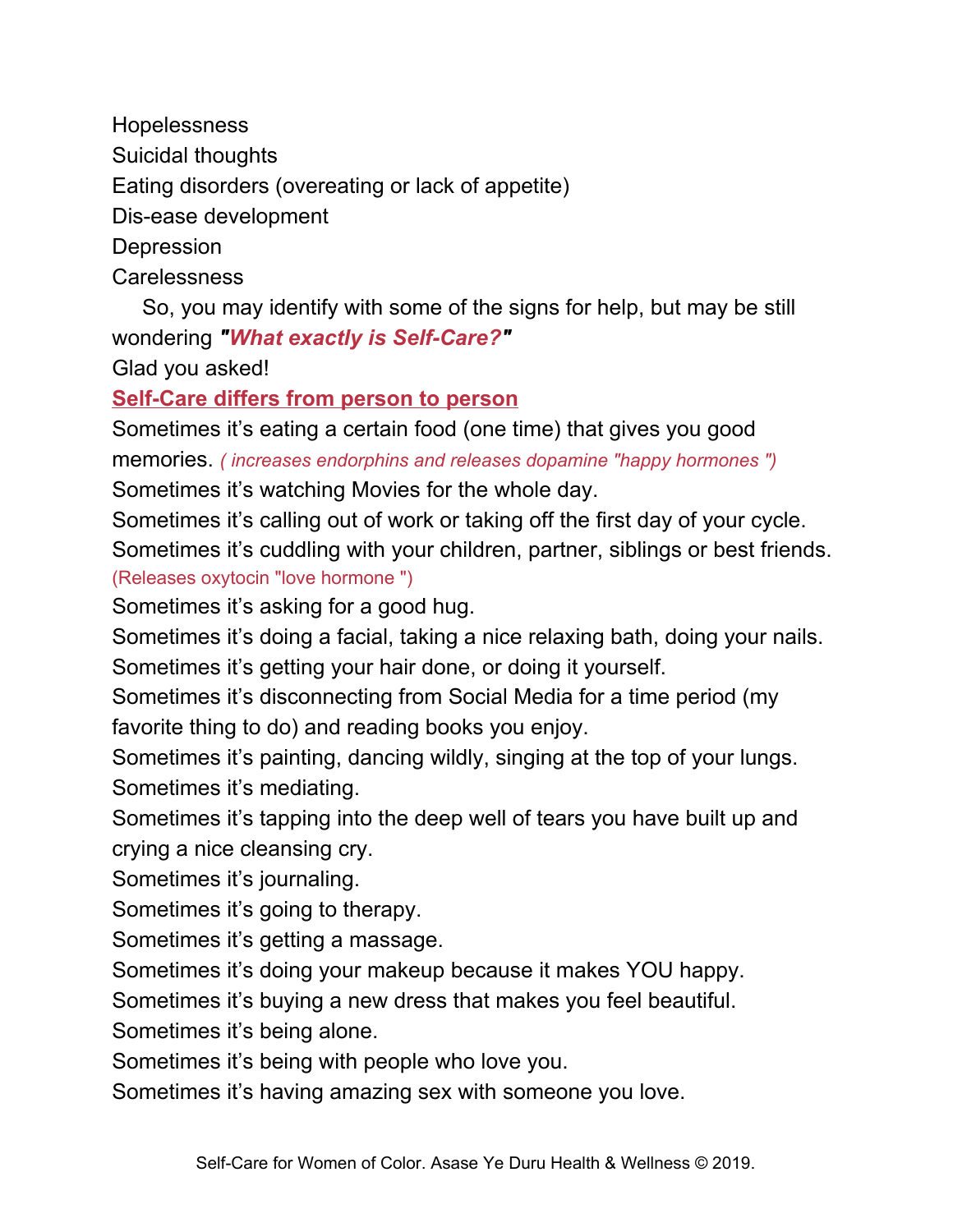Sometimes it's refraining from sex for your own healing.

Sometimes it's intimacy with someone you trust whom you've never been sexual with.

Sometimes it's exactly what you need, when you need it.

*Sometimes Self-Care is undefinable. It just is. Whatever it is for you, it should feel good holistically and you should never shame yourself for doing exactly what you need in that moment.*

Some of these things may be obvious, and others may sound absurd. What I want you to leave with is that whatever Self- Care and any act of self love looks like for you, do it! As often as you can. Regardless of what people may think and even if it's a new behavior. It's necessary for the longevity of your health and wellness and that's what matters most.

If you're still saying, "well Luna, how can I create more time?" Or "How can I create healthy boundaries?" Even, " How do I ask for help? I've burned quite a few bridges…" Then you might be looking for more 1-on-1 support through my Emotional Wellness Counseling and Coaching program. Differently from simple "Talk therapy" we are going to dive deep with tools on how to determine what areas in your life needs to be healed, and take steps to implement and integrate them into your daily life and relationships. If this sounds like something you need, let's talk further!

Simply, click this link and get on a FREE 30 Minute [consultation](https://asaseyeduruholisticwellnessllc.hbportal.co/schedule/603e4087a38f4e0022d7676f) with me directly to see if we're in alignment to work together for your personal and interpersonal wellness goals.

> In Peace, Love and Light, T. Luna